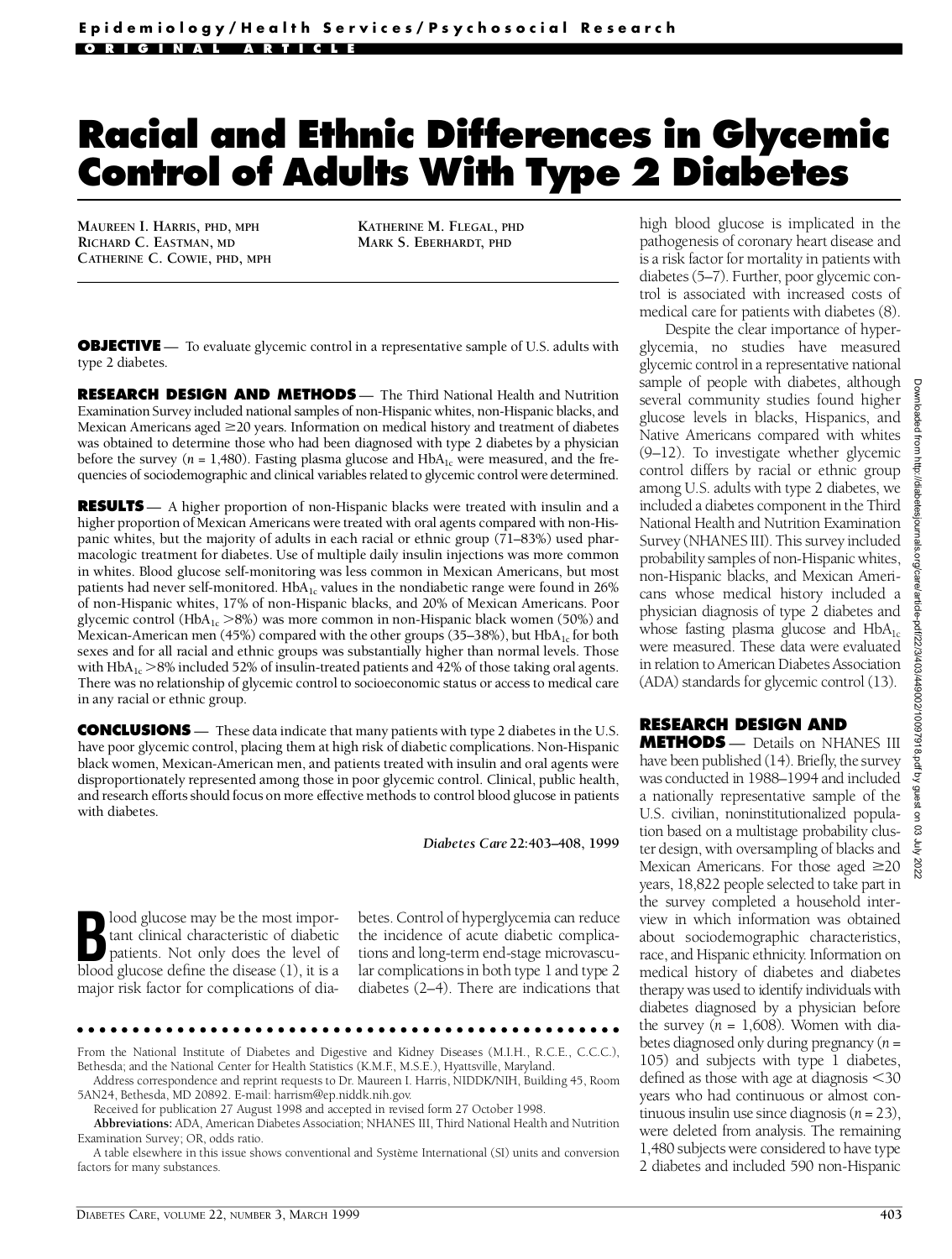whites, 405 non-Hispanic blacks, 450 Mexican Americans, and 35 individuals of other race or ethnicity. Of the subjects, 1,312 participated in a clinical examination, and  $HbA_{1c}$  was obtained for 1,253. A half-sample of survey participants was examined in the morning after an overnight (9- to 24-h) fast, excluding insulin-treated individuals, who were not asked to fast. Fasting plasma glucose was obtained for 422 subjects with type 2 diabetes who were treated with oral agents or diet alone.  $HbA_{1c}$  and fasting plasma glucose were also obtained for a representative sample of 6,566 adults without diagnosed diabetes. Those individuals were classified by ADA diagnostic criteria (1) as having undiagnosed diabetes (*n* = 274), impaired fasting glucose  $(n = 599)$ , or normal fasting glucose  $(n = 5,693)$ .

 $H b A<sub>1c</sub>$  was measured using a high-performance liquid chromatographic assay as in the Diabetes Control and Complications Trial. The upper limit of normal for  $HbA_{1c}$ in the assay system is 6.1%, defined as the mean + 2SD  $(5.27% + 0.86%)$  for the group of people with fasting plasma glucose ,110 mg/dl and 2-h postchallenge glucose  $<$ 140 mg/dl. This value (6.1%) is virtually identical to the upper limit of normal (6.0%) recommended by the ADA using the same assay system (13). Plasma glucose was measured using a hexokinase enzymatic method. The upper limit of normal for fasting plasma glucose in this group of people was  $110$  mg/dl (mean  $+ 2$  SD, 95 mg/dl  $+$ 15 mg/dl), which is also equal to the ADA definition of normal fasting glucose (13).

Statistical analyses were carried out using SAS. Data were weighted to correct for the oversampling of Mexican Americans and non-Hispanic blacks to produce estimates that were representative of the U.S. population. Data are presented for the total type 2 diabetic population and for non-Hispanic whites, non-Hispanic blacks, and Mexican Americans. People of other races or ethnicities were not analyzed separately because of the small sample size and hete rogeneous nature of this group. Standard errors and tests of statistical significance were calculated using SUDAAN (15), a program that takes into account the nonrandom cluster sample design in calculating variance estimates. Multiple logistic regression modeling was conducted by a forward stepwise procedure with  $HbA_{1c}$  $>8.0\%$  as the dependent variable. Models for the total group and for each sex and racial/ethnic group were created. Throughout the model building process, the odds ratios (ORs) for the racial/ethnic and sex groups were stable, indicating that the e ffects of race/ethnicity and sex were not influenced by other variables in the model.

**RESULTS** — The mean age at diagnosis of diabetes in adults with type 2 diabetes was 52.0 years, and the mean duration of diabetes since diagnosis was 9.5 years. The racial/ethnic distribution was 74.4% non-Hispanic white, 15.0% non-Hispanic black, 5.8% Mexican-American, and 4.8% other. Of all the subjects with type 2 diabetes, 27.3% were treated with insulin (including 3.4% who used both insulin and oral agents), 45.5% were treated with oral agents without insulin, and 27.2% were treated with diet alone. Table 1 shows characteristics of therapy for diabetes by racial or ethnic group and sex. A larger proportion of non-Hispanic black men and women were treated with insulin compared with non-Hispanic whites and Mexican Americans. This finding was complemented by a smaller proportion of non-Hispanic blacks using oral agents, such that the proportions who were treated pharmacologically were similar for each racial or ethnic group (71.2–82.5%).

For those treated with insulin, there was little difference by race/ethnicity or sex in the mean number of insulin units taken per day ( Table 1). Two or more insulin injections per day were used by 54.7% of subjects. A higher proportion of non-Hispanic whites used multiple insulin injections compared with non-Hispanic blacks and Mexican Americans. Of all subjects, 32.6% self-monitored their blood glucose at least once per week, 14.6% at least once per day. There were few differences in these proportions by race/ethnicity or sex. The proportion who self-monitored at least once per day ranged from 8.0 to 19.6%, but most patients had never self-monitored (Table 1).

Insulin use increased from 18.6% at age 20–44 years to 33.4% at age  $\geq 65$ years; use of oral agents varied from 40 to 50% across the age range. A greater effect was associated with duration of diabetes: insulin use increased from 14.8% among those  $<$  5 years since diagnosis of diabetes

| Table 1—Adults with type 2 diabetes according to therapy for diabetes, frequency of insulin injections, and blood glucose self-monitoring |  |  |
|-------------------------------------------------------------------------------------------------------------------------------------------|--|--|
|                                                                                                                                           |  |  |

|                               | Non-Hispanic white |       | Non-Hispanic black |       | Mexican-American |       | All subjects |       |
|-------------------------------|--------------------|-------|--------------------|-------|------------------|-------|--------------|-------|
|                               | Men                | Women | Men                | Women | Men              | Women | Men          | Women |
| n                             | 278                | 312   | 166                | 239   | 189              | 261   | 645          | 835   |
| Diabetes therapy              |                    |       |                    |       |                  |       |              |       |
| Insulin                       | 19.0               | 31.4  | 44.5               | 39.8  | 23.3             | 26.6  | 22.3         | 31.3  |
| Oral agents                   | 52.4               | 40.1  | 37.6               | 35.9  | 59.3             | 44.6  | 52.1         | 40.3  |
| Diet alone                    | 28.6               | 28.5  | 18.0               | 24.3  | 17.5             | 28.8  | 25.7         | 28.4  |
| Insulin-treated subjects      |                    |       |                    |       |                  |       |              |       |
| Insulin units (mean per day)  | 43.3               | 42.2  | 37.2               | 40.3  | 39.5             | 43.6  | 41.2         | 41.5  |
| $\geq$ 2 injections per day   | 56.7               | 62.3  | 36.7               | 46.1  | 37.2             | 36.9  | 51.1         | 56.7  |
| $\geq$ 3 injections per day   | 1.2                | 9.9   | 0.0                | 0.0   | 1.1              | 2.9   | 0.9          | 7.5   |
| Blood glucose self-monitoring |                    |       |                    |       |                  |       |              |       |
| Never                         | 56.9               | 53.1  | 60.3               | 67.8  | 62.9             | 78.8  | 59.3         | 58.6  |
| $<$ 1 time per week           | 8.3                | 9.7   | 6.8                | 10.0  | 9.0              | 5.0   | 7.8          | 9.0   |
| 1–6 times per week            | 23.3               | 17.7  | 18.1               | 9.7   | 18.0             | 8.2   | 21.5         | 15.2  |
| $\geq$ 1 time per day         | 11.5               | 19.6  | 14.8               | 12.6  | 10.1             | 8.0   | 11.4         | 17.2  |

Data are % unless otherwise indicated. All subjects include people of all races and ethnicities, including those not shown separately. The insulin group includes 3.4% of subjects who used both insulin and oral agents.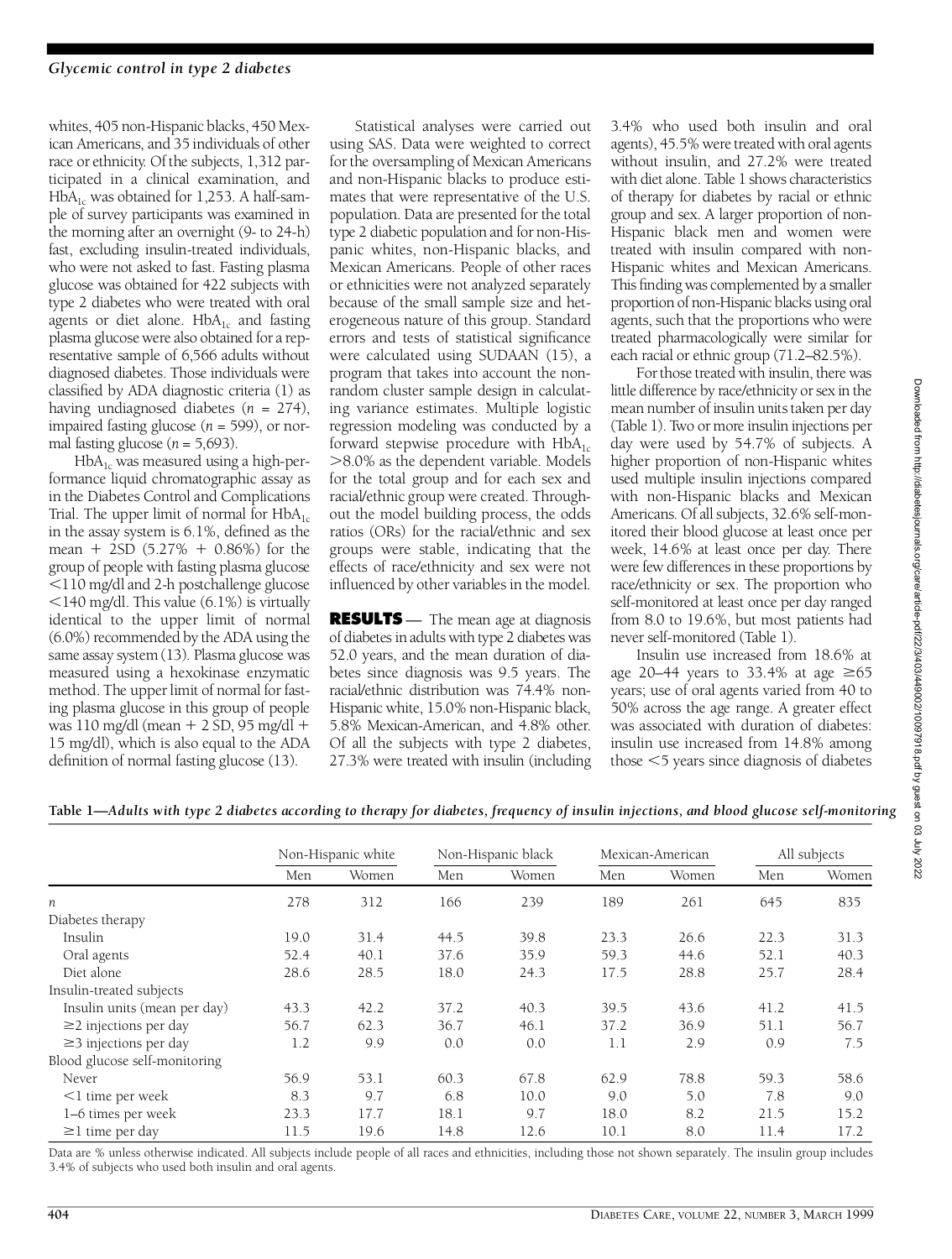63 γψ 202



**A: Total type 2 diabetic population;** non-Hispanic whites (NHW), non-Hispanic blacks (NHB), and allue of 250 mg/dl. Figure 1-Therapies for diabetes used by adults aget20 years, by years since diagnosis of diabetes. *Mexican Americans (MA) with type 2 diabetes.*

to 43.9% among those  $\geq$ 15 years (Fig. 1). Concomitantly, use of oral agents declined f rom 56.5 to 23.1%. About 20–30% of subjects were treated with diet alone in each of the diabetes duration groups. Similar patterns of increasing insulin use and decreasing oral agent use with longer duration of diabetes were found for all three racial/ethnic groups (Fig. 1). The higher proportion of insulin treatment among non-Hispanic blacks compared with non-Hispanic whites and Mexican Americans was predominantly in those  $\leq$ 15 years since diagnosis of diabetes.

The mean  $HbA_{1c}$  for all adults with type 2 diabetes was  $7.6\%$ , significantly higher than the value of 5.2% for nondiabetic adults ( $P < 0.01$ ). Mean HbA<sub>1c</sub> was similar for those treated with insulin (8.3%) or oral agents (8.0%) and was lower for

those treated with diet alone  $(6.4\% , P \leq )$ 0.01). The mean fasting plasma glucose for people with diabetes treated with oral agents (193 mg/dl) or diet alone (138 mg/dl) was also significantly higher than the value for nondiabetic adults (95 mg/dl); the value for those treated with insulin was not obtained because they were not asked to fast. Figure 2 shows mean  $HbA_{1c}$  according to racial or ethnic group and sex. All groups with diabetes had substantially higher  $HbA_{1c}$  than individuals with normal glucose values. Among those with diagnosed type 2 diabetes, non-Hispanic black women and Mexican-American men had higher  $HbA_{1c}$  values than the other groups  $(P < 0.01)$ . For those with undiagnosed diabetes,  $HbA_{1c}$  was higher for blacks and Mexican Americans. There were indications that those two racial/ethnic groups also had higher levels of  $HbA_{1c}$  than whites at the stages of normal fasting glucose and impaired fasting glucose.

*Harris and Associates*

Table 2 shows the proportions of adults with type 2 diabetes according to ADA criteria for glycemic control. About 24.7% of patients were in the nondiabetic range ( $H b A_{1c}$  <6%), and 44.6% had achieved the goal of  $HbA_{1c}$  <7%. Patients treated with insulin were less likely to have  $HbA_{1c}$  $<$ 7% than those treated with oral agents, who in turn had a substantially lower proportion with  $HbA_{1c}$  <7% than those treated with diet alone. Fasting plasma glucose was measured in patients who were treated with oral agents or diet alone: 8.6 and 40.0%, respectively, were in the nondiabetic range  $\approx$  110 mg/dl) and 12.0 and 52.3% were within the goal range of 80–120 mg/dl.

The ADA standards call for additional action to improve glycemic control when  $HbA_{1c}$  reaches 8% or fasting plasma glucose exceeds 140 mg/dl. Of all patients with type 2 diabetes,  $37.1\%$  had HbA<sub>1c</sub> >8%, including 51.5% of insulin-treated patients, 42.4% of those taking oral agents, and 15.0% of those treated with diet alone ( Table 2). For fasting glucose, 71.5% of those treated with oral agents and 30.7% of those treated with diet alone exceeded 140 mg/dl. The proportions who had even higher glycemic values are also shown in Table 2. For example, 20.1% of insulintreated patients exceeded an  $HbA_{1c}$  value of  $10\%$ , and  $22.5\%$  of oral agent–treated patients exceeded a fasting plasma glucose

Among the racial and ethnic groups, HbA<sub>1</sub> levels  $<6\%$  were found in 26.1% of non-Hispanic whites, 16.7% of non-Hispanic blacks, and 20.0% of Mexican Americans. Glycemic control was poorer for non-Hispanic blacks (45.7% with  $HbA_{1c}$ .8%) and Mexican Americans (40.8%) than for non-Hispanic whites (35.7%). Figure 3 shows the proportion of patients with  $H b A_{1c}$  >8% according to race or ethnicity and sex. More non-Hispanic black women and Mexican-American men had  $HbA_{1c}$ .8% compared with the other groups. All groups were markedly hyperglycemic, however, since an  $HbA_{1c}$  level of 8% is equivalent to about 6 SD above the mean value of a population with normal fasting and postchallenge glucose.

Table 3 shows the proportions with  $H b A_{1c} > 8\%$  according to characteristics that are believed to be predictive of glycemic control. The characteristics include measures of socioeconomic status,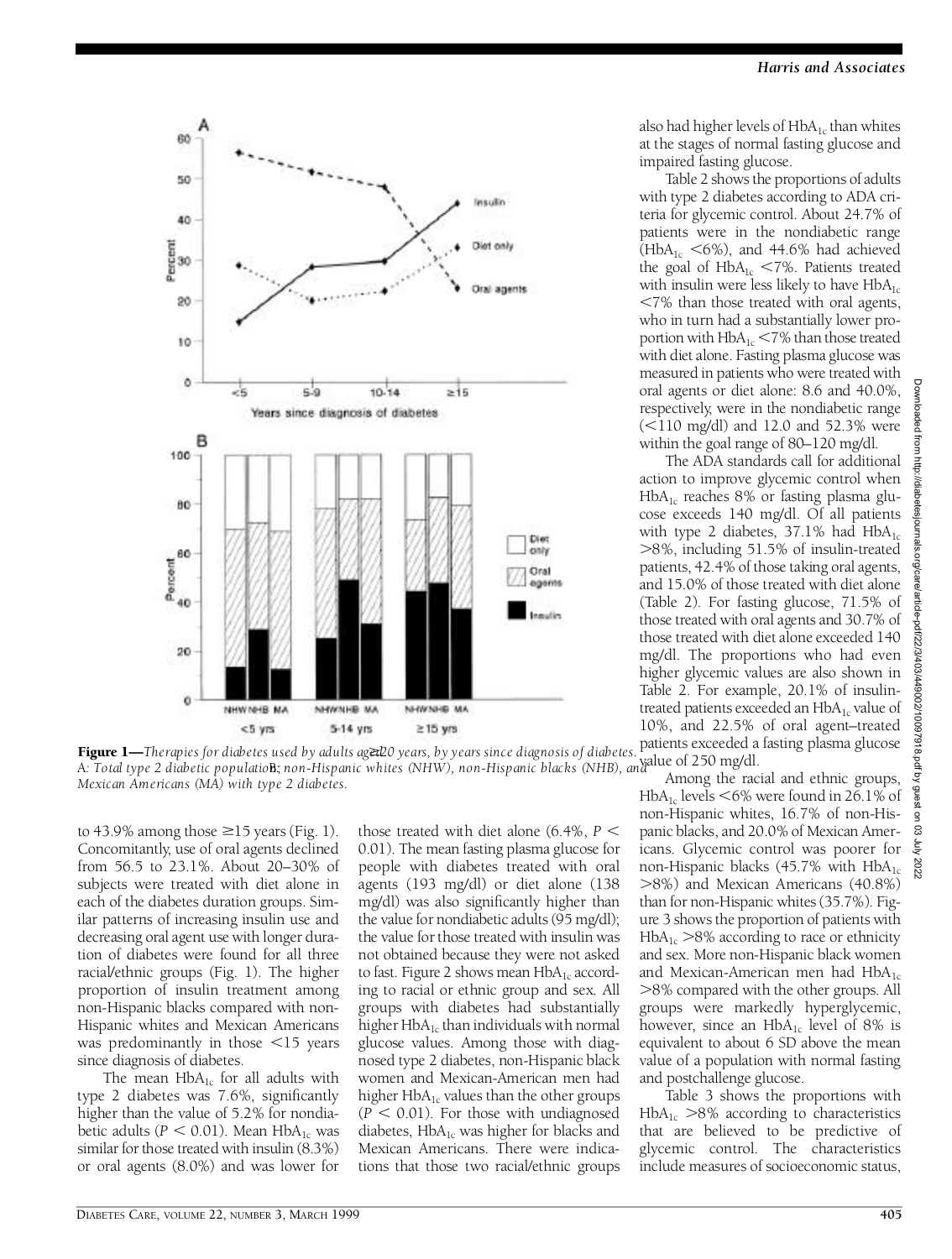

panic white men (*P* = 0.01). Although **Figure 2—**Mean HbA<sub>tc</sub>for adults aged≥20 years with normal fasting glucose, impaired fasting glu<sup>pance</sup> and the merican men had an OR of 1.4, cose, undiagnosed diabetes, and diagnosed diabetes, according to race or ethnicity. Subjects were cate *all all the firm that all 5336333*.<br>corized by diagnostic criteria of the ADA (1) *gorized by diagnostic criteria of the ADA (1).*

access to and utilization of medical care , and self-care practices. Except for blood glucose self-monitoring, none of the variables had a statistically significant relationship with glycemic control. The proportion of individuals with  $HbA_{1c}$   $>$ 8% was higher

in those who self-monitored their blood glucose, indicating that patients with poorer control have a greater tendency to self-monitor.

The strength and statistical significance of the relationship of these characteristics to

**CONCLUSIONS** — These data, based

on a national survey conducted in 1988–1994, indicate that a large proportion of patients with type 2 diabetes in the U.S. have unacceptable glycemic control. Only 44.6% of patients had  $HbA_{1c}$  values ,7%, a level that the ADA considers to be the goal for patients with diabetes, even though it is equivalent to about 4 SD above the mean value of a population with nor-

 $H b A_{1c}$  >8% were also tested by logistic regression. A regression model for the total population of patients with type 2 diabetes that included the variables in Table 3 showed no statistically significant association of any of the variables with  $HbA_{1c}$ (except the negative association with selfmonitoring). Separate models for each sex and racial/ethnic group showed the same non significant relationships. We examined whether the race/ethnicity and sex ORs were modified by any of the variables. Table 4 shows the results of a logistic regression model that included only the race/ethnicity and sex variables and of one that included all variables; the ORs were similar in the two analyses. Non-Hispanic black women had significantly higher odds of having  $HbA_{1c}$  >8% relative to non-His-

Fully 37.1% had  $HbA_{1c}$  values  $>8\%$ , a level at which the ADA recommends intensification of therapy to improve glycemic control. An  $HbA_{1c}$  level of 8% is markedly hyperglycemic.

Non-Hispanic black women, Mexican-American men, insulin-treated and oral agent-treated patients, and individuals aged  $<$  60 years were disproportionately represented among those in poor glycemic control. A substantial proportion of those with undiagnosed diabetes also had  $HbA_{1c} > 8\%$ . These findings are disturbing because these groups of individuals are at high risk for complications of diabetes: minorities because they have higher risk of complications even after adjusting for differences in glycemic control, younger patients because their duration of glycemic exposure will be greater than those diagnosed at older ages, and the undiagnosed because they are unrecognized and untreated.

The level of glycemic control in the NHANES III patient population was achieved with the traditional therapies of diet, exercise, sulfonylureas, and insulin,

Downloaded from http://diabetesjournals.org/care/article-pdf/22/3/403/449002/10097918.pdf by guest on 03 July 2022 Downloaded from http://diabetesjournals.org/care/article-pdf/22/3/403/449002/10097918.pdf by guest on 03 July 2022

Table 2—*Adults with type 2 diabetes who met or exceeded ADA standards for glycemianal fasting and postchallenge glucose. c o n t ro l*

|                                |              |         | Diabetes therapy |            |  |
|--------------------------------|--------------|---------|------------------|------------|--|
|                                | All subjects | Insulin | Oral agents      | Diet alone |  |
| $HbA_{1c}$ (%)                 |              |         |                  |            |  |
| Nondiabetic range $(< 6)$      | 24.7         | 9.1     | 16.4             | 53.3       |  |
| Goal $(< 7)$                   | 44.6         | 26.5    | 37.7             | 73.2       |  |
| Additional action recommended  |              |         |                  |            |  |
| >8                             | 37.1         | 51.4    | 42.2             | 14.9       |  |
| >9                             | 22.8         | 32.3    | 27.4             | 6.1        |  |
| >10                            | 14.1         | 20.1    | 17.0             | 3.5        |  |
| >11                            | 7.0          | 6.8     | 10.2             | 2.0        |  |
| >12                            | 3.0          | 2.1     | 5.1              | 0.5        |  |
| Fasting plasma glucose (mg/dl) |              |         |                  |            |  |
| Nondiabetic range $(\leq 110)$ |              |         | 8.6              | 40.0       |  |
| Goal (80-120)                  |              |         | 12.0             | 52.3       |  |
| Additional action recommended  |              |         |                  |            |  |
| >140                           |              |         | 71.5             | 30.7       |  |
| >160                           |              |         | 64.4             | 25.6       |  |
| >180                           |              |         | 49.5             | 23.2       |  |
| >200                           |              |         | 43.0             | 13.7       |  |
| >250                           |              |         | 22.5             | 3.4        |  |

Data are %. Missing data are not available because subjects who were treated with insulin were not asked to fast. The ADA standards for glycemic control are taken from Ref. 13. The insulin group includes 3.4% of subjects who used both insulin and oral agents.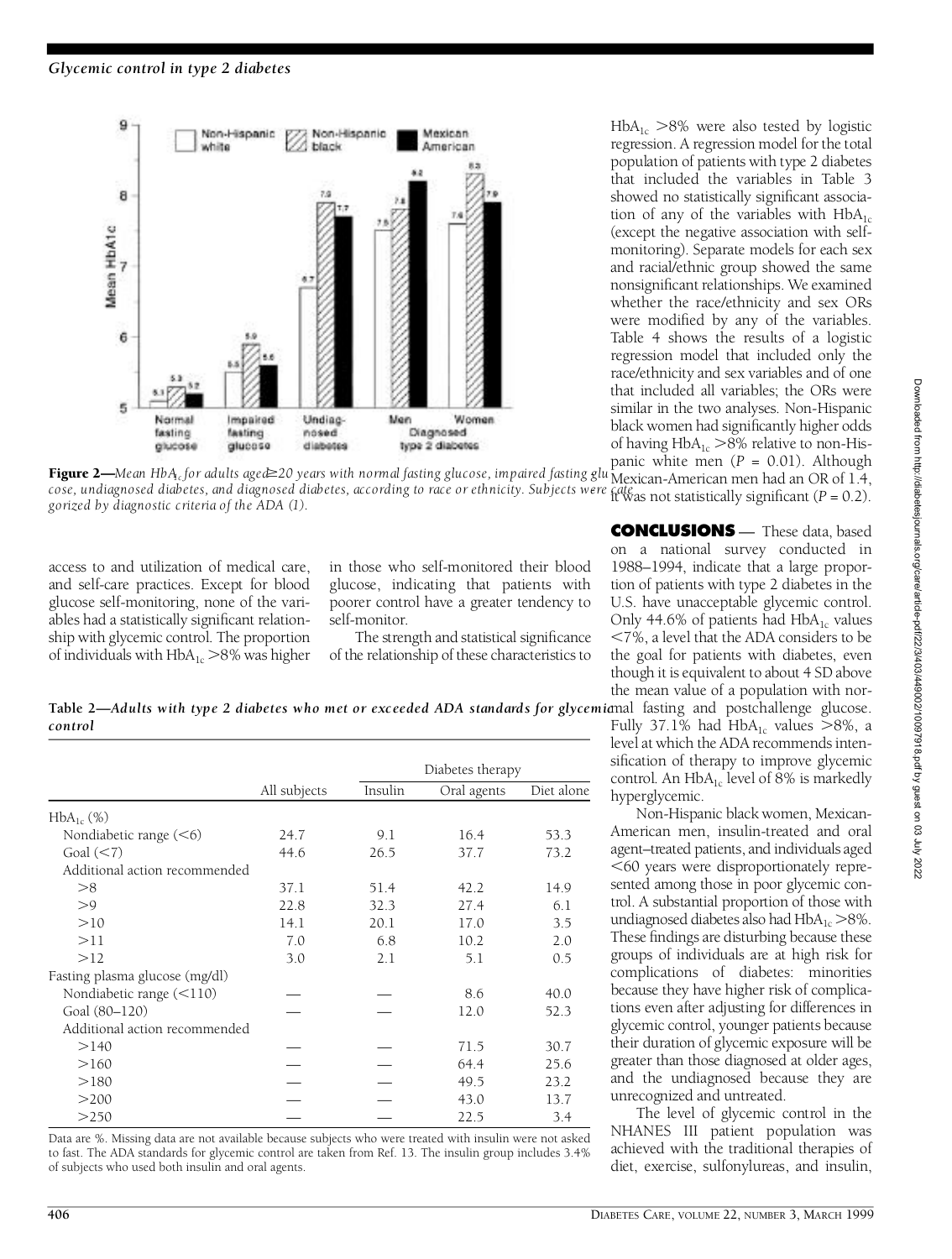**Table 3—***Percentage of adults with type 2 diabetes whose HbA1c value exceeded 8.0%*

| Characteristic               | %       |
|------------------------------|---------|
| Education (years)            |         |
| $<$ 9                        | 35.9    |
| $9 - 12$                     | 35.9    |
| >12                          | 41.4    |
| Annual family income (\$)    |         |
| $<$ 20,000                   | 36.1    |
| 20,000-39,999                | 39.0    |
| ≥40,000                      | 36.3    |
| Any type of health insurance |         |
| Nο                           | 40.3    |
| <b>Yes</b>                   | 36.6    |
| Private health insurance     |         |
| Nο                           | 34.0    |
| <b>Yes</b>                   | 38.1    |
| Physician visits per year    |         |
| $\leq$ 4                     | 41.5    |
| $4 - 6$                      | 35.4    |
| $7 - 10$                     | 39.8    |
| >10                          | 30.9    |
| Self-monitors blood glucose  |         |
| at least once per week       |         |
| No                           | $31.4*$ |
| Yes                          | $48.2*$ |
| Number of injections per day |         |
| (insulin-treated patients)   |         |
| $<$ 2                        | 48.4    |
| $\geq$ 2                     | 53.5    |
| BMI $(kg/m2)$                |         |
| $<$ 25                       | 38.0    |
| 25 to $<$ 30                 | 32.6    |
| $\geq 30$                    | 40.4    |
| Physically active            |         |
| Nο                           | 36.4    |
| Yes                          | 38.5    |
| Current smoker               |         |
| Nο                           | 36.3    |
| Yes                          | 40.7    |

 $*P < 0.001$ ; for all other variables,  $P > 0.2$ .

since the survey predated the introduction of biguanides, disaccharidase inhibitors, and insulin sensitizers in the U.S. The survey also predated the reports of the Diabetes Control and Complications Trial in type 1 diabetes and the U.K. Prospective Diabetes Study in type 2 diabetes, both of which showed that glycemic control reduces the risk of microvascular complications (2,3). The effect of these new therapies and research findings may generate a secular trend in management of type 2 diabetes toward more intensive control. The fact that 54.7% of insulin-treated subjects in NHANES III took two or more injections



Figure 3—*Proportion of U.S. adults aged* \$*20 years with diagnosed type 2 diabetes who have HbA 1c* .*8.0%, according to sex and race or ethnicity.*

of insulin per day is evidence that a trend toward more intensive treatment may be occurring nationally. Among type 2 diabetes patients in southern Wisconsin, there were higher proportions in 1992 compared with 1980 who used insulin, used multiple insulin injections, and self-monitored their blood glucose, although the changes were not associated with better glycemic control (16). Among outpatients with type 2 diabetes at Massachusetts General Hospital, a higher proportion of those seen in 1993 used insulin or oral agents, had  $HbA_{1c}$ measured, and self-monitored compared with those seen in 1985 (17). There was only a small decline in  $HbA_{1c}$  levels during this period, attributable to better control in patients treated with insulin.

We analyzed reasons for the racial and ethnic differences in glycemic control using

stratified analysis and logistic regression. We found that education, income, health insurance coverage, number of physician visits per year, and other variables were not predictive of poor glycemic control. The lack of association of glycemic control with socioeconomic status was also found in a Michigan community study of whites (18) and a South Carolina study of blacks and whites (9) in which poor glycemic control was not associated with educational level. In San Antonio, Texas, low socioeconomic status was not predictive of greater levels of hyperglycemia or retinopathy in either non-Hispanic whites or Mexican Americans (19). The finding that socioeconomic status is not associated with poor glycemic control is in marked contrast to relationships in nondiabetic patients, where socioeconomic status is often an important factor in morbidity.

**Table 4—***ORs from logistic regression models for sex and racial/ethnic groups having an HbA1c value* .*8.0%*

| Group                    | Model with race/ethnicity<br>and sex variables only | Full model             |
|--------------------------|-----------------------------------------------------|------------------------|
| Non-Hispanic white men   | 1.00 (reference group)                              | 1.00 (reference group) |
| Non-Hispanic white women | $0.96(0.59 - 1.58)$                                 | $1.04(0.56 - 1.94)$    |
| Non-Hispanic black men   | $1.02(0.61 - 1.69)$                                 | $0.98(0.52 - 1.88)$    |
| Non-Hispanic black women | $1.77(1.13 - 2.77)*$                                | $2.01(1.13-3.58)$ *    |
| Mexican-American men     | $1.42(0.80 - 2.51)$ †                               | $1.36(0.65 - 2.85)$ †  |
| Mexican-American women   | $1.09(0.70 - 1.70)$                                 | $1.15(0.58 - 2.28)$    |

Data are ORs (95% CI). Full model includes education, income, health insurance coverage, frequency of physician visits, blood glucose self-monitoring, BMI, physical activity, cigarette smoking, age, and duration of diabetes.  $^*P = 0.01$ ;  $^*P = 0.2$ ; for all other groups,  $P \ge 0.7$ .